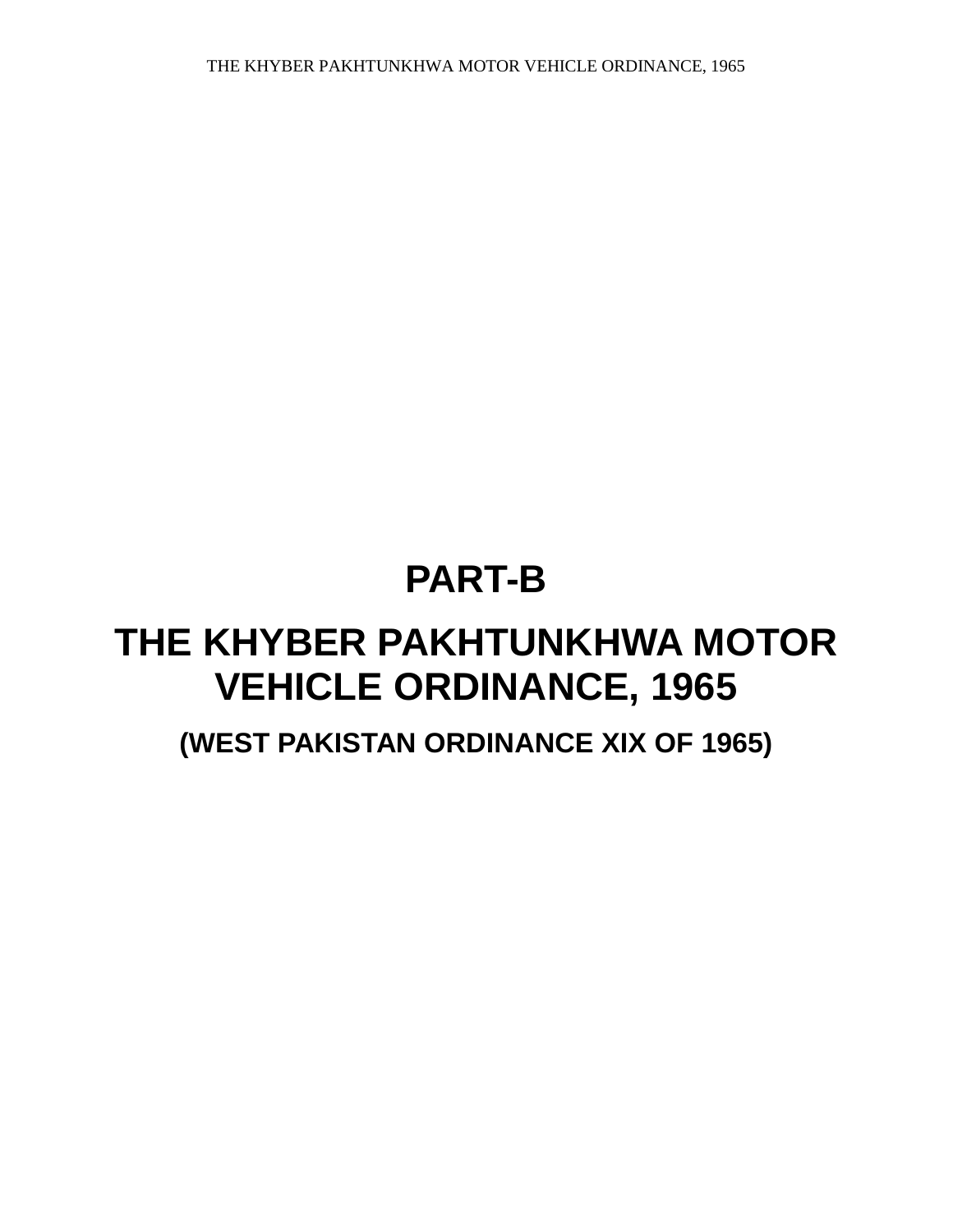## **The 1 [KHYBER PAKHTUNKHWA] Motor Vehicles Ordinance, 1965 2 [West Pakistan Ordinance XIX OF 1965]**

**[8th June, 1965]**

**Preamble:** Whereas it is expedient to amend and consolidate the law relating to Motor Vehicles in the Province of <sup>1</sup>[Khyber Pakhtunkhwa];

AND WHEREAS the Provincial Assembly of West Pakistan is not in session and the Governor of West Pakistan is satisfied that circumstances exist which render immediate legislation necessary;

NOW, THEREFORE, in exercise of the powers conferred on him by clause (1) of Article 79 of the Constitution, the Governor of West Pakistan is pleased to make and promulgate the following Ordinance:

## CHAPTER I

#### **PRELIMINARY**

**1. Short title and extent:** (1) This Ordinance may be called the <sup>1</sup>[Khyber Pakhtunkhwa] Motor Vehicles Ordinance, 1965 (West Pakistan Ordinance XIX of 1965).

(2) It extends to the whole of Province of  ${}^{1}$ [Khyber Pakhtunkhwa], except the Tribal Areas.

**2. Definitions:** In this Ordinance, unless the context otherwise requires, the following expressions shall have the meanings hereby respectively assigned to them that is to say—

(1) "ambulance" means a vehicle designed for the carriage of sick, wounded or invalid persons or animals;

(2) "axle weight" means in relation to an axle of a vehicle the total weight transmitted by the several wheels attached to that axle to the surface whereon the vehicle rests;

 $(3)$ ["board"] means the <sup>3</sup>[Road Transport Board] established under Section 70;

(4) "certificate of registration" means the certificate issued by a competent authority

<sup>1</sup> Subs, for the word "West Pakistan" by KHYBER PAKHTUNKHWA. Adaptation of Laws Order, 1975.

 $2$  This Ordinance was approved by the West Pakistan Assembly in pursuance of clause (3) of Article 79 of the Constitution (1962) at its meeting held on the 10th July, 1965, vide Notification No. PAWP Legis (65)- 58 published in Gazette of West Pakistan, Extra-ordinary, 8th June, 1965.

<sup>&</sup>lt;sup>3</sup> General Amendments by KHYBER PAKHTUNKHWA. Ordinance of 1972.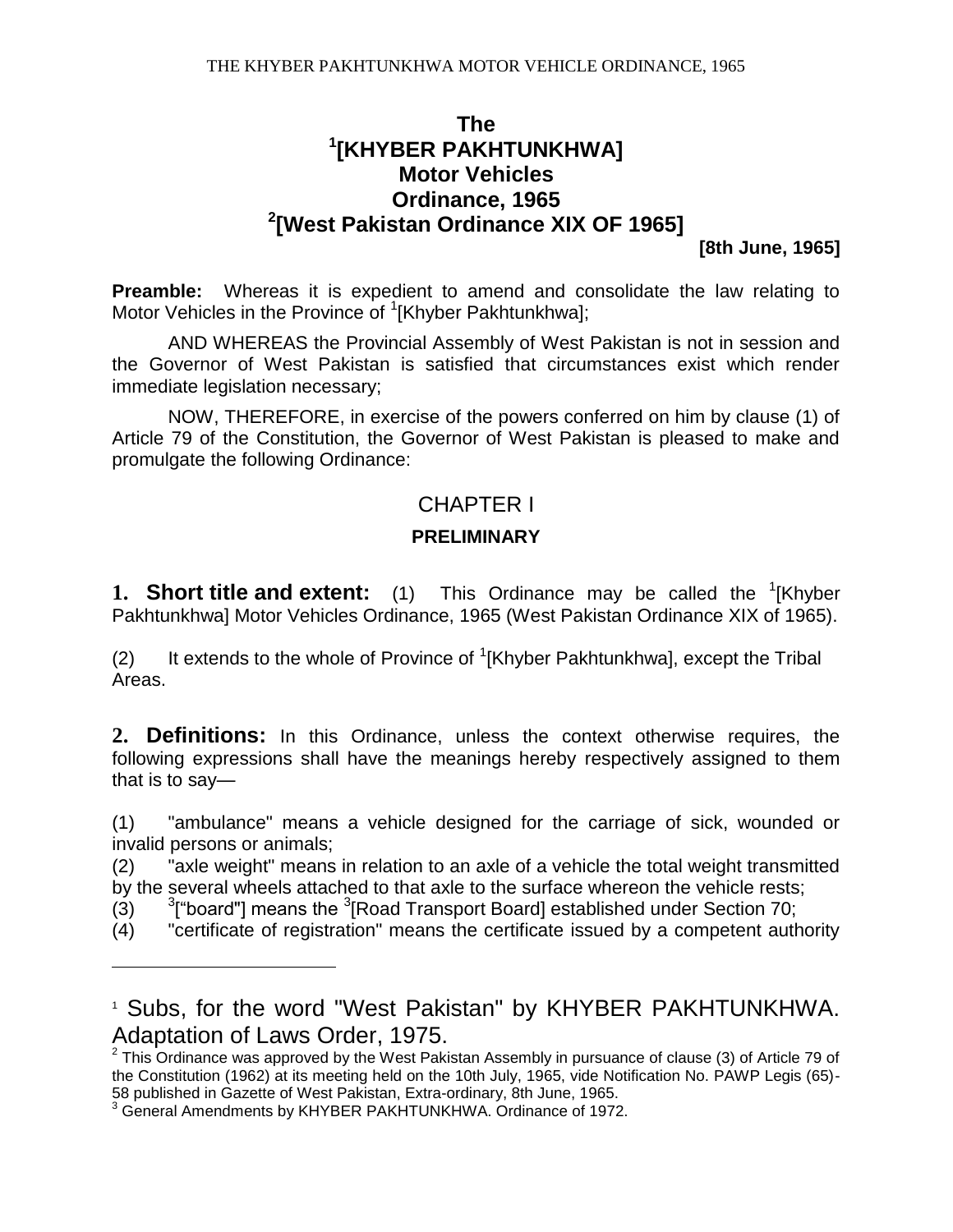to the effect that a motor vehicle has been registered in accordance with the provisions of Chapter III;

(5) "contract carriage" means a motor vehicle which carries a passenger or passengers for hire or reward under a contract expressed or implied for the use of the vehicle as a whole at or for a fixed or agreed rate or sum and from one point to another without stopping to pick-up or set down along the line of route passengers not included in the contract; and includes a motor cab notwithstanding that the passengers may pay separate fares;

(6) "delivery van" means any goods vehicle the registered laden weight of which does not exceed 5,000 pounds avoirdupois;

(7) "driver'' includes, where a separate person acts as steersman of a motor vehicle, that person as well as any other person engaged in the driving of the vehicle;

(8) "emergency vehicle" means a motor vehicle used solely for police, fire-brigade or ambulance purposes or to relieve distress;

(9) "fares" includes sums payable for a season ticket or in respect of the hire of a contract carriage;

(10) "goods" include live-stock, and anything (other than equipment ordinarily used with the vehicle) carried by a vehicle except living persons, but does not include luggage or personal effects carried in a motor car or in a trailer attached to a motor car or the personal luggage of passengers traveling in the vehicle;

(11) "goods vehicles" means any motor vehicle constructed or adapted for use for the carriage of goods, or any motor vehicle not so constructed or adapted when used for the carriage of goods, solely or in addition to passengers;

(12) "Government" means the Government of Baluchistan/Khyber Pakhtunkhwa/Punjab/Sindh;

(13) "heavy transport vehicle" means a transport vehicle the registered axle weight of which exceeds 10,600 pounds avoirdupois, or the registered laden weight of which exceed 14,500 pounds avoirdupois;

(14) "intersection" shall include the area bounded by the side lines, real or projected, of two or more public highway which meet or cross each other;

(15) "invalid carriage" means a motor vehicle the unladen weight, of which does not exceed five hundred pounds, specially designed and constructed, and not merely adapted, for the use of a person suffering from some physical defect or disability, and used solely by or for such a person;

(16) "licence" means the document issued by the competent authority authorizing the person specified therein to drive a motor vehicle or a motor vehicle of any specified class or description;

(17) "licensing authority" means an authority empowered to grant licenses under this Ordinance;

(18) "light transport vehicle" means any public service vehicle other than a motor cab, or any goods vehicle other than a heavy transport vehicle or a delivery van;

(19) "locomotive" means a motor vehicle which is itself not constructed to carry any load (other than equipment used for the purpose of propulsion), the unladen weight of which exceeds 16,000 pounds avoirdupois, but does not include a road-roller;

(20) "motor cab" means any motor vehicle constructed, adapted or used to carry not more than ten passengers excluding the driver for hire or reward;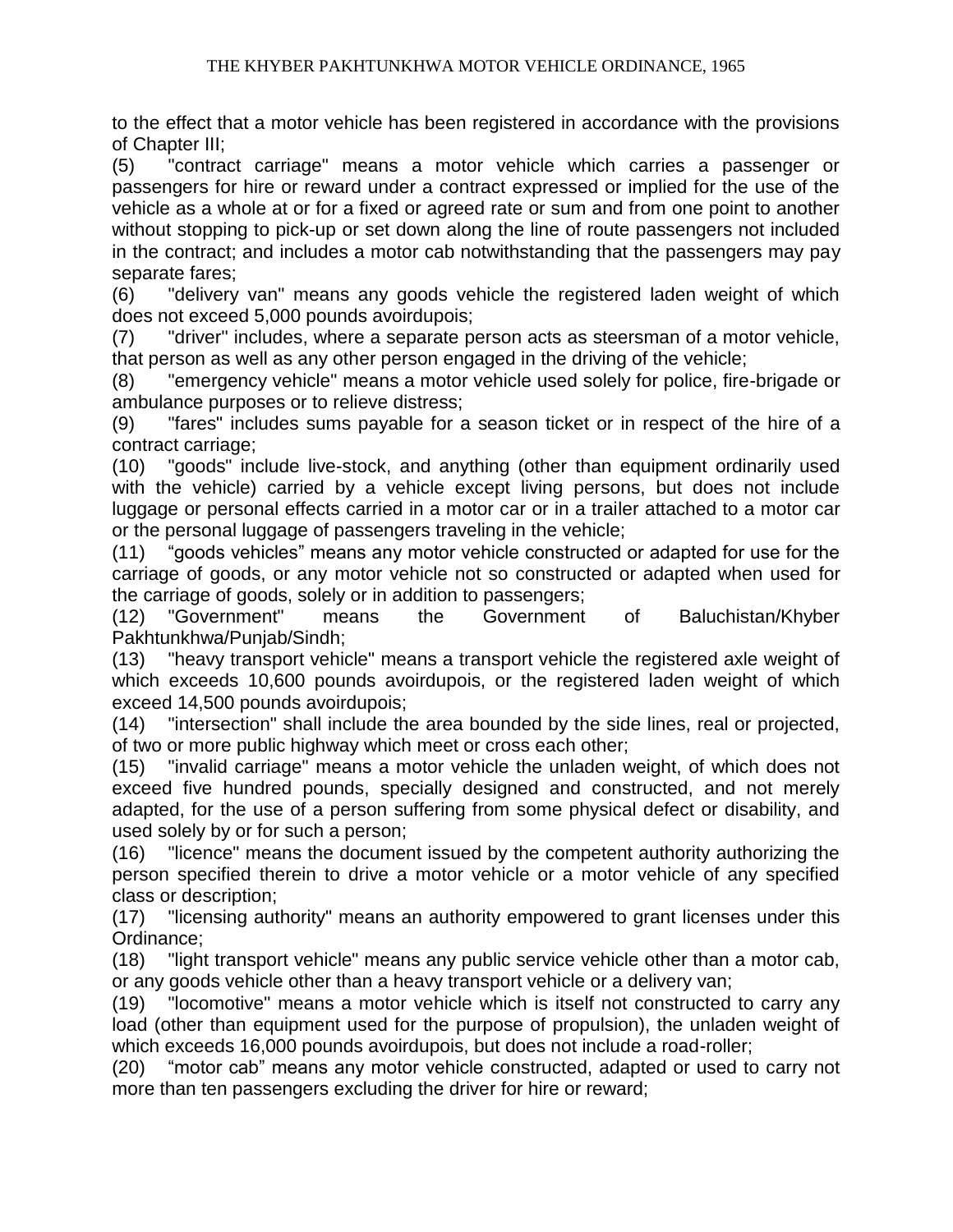(21) "motor car" means any motor vehicle, other than a transport vehicle, locomotive, road-roller, tractor, motor cycle or invalid carriage;

(22) "motor cycle" means a motor vehicle other than an invalid carriage, with less than four wheels, the unladen weight of which, inclusive of any side-car attached to the vehicle, does not exceed 900 pounds avoirdupois;

(23) "motor vehicle" means any mechanically propelled vehicle adapted for use upon roads whether the powers of propulsion is transmitted thereto from an external or internal source, and includes a chassis to which a body has not been attached  $4$  [or a tractor] and a trailer; but does not include a vehicle running, upon fixed rails or used solely upon the premises of the owner;

(24) "owner" means the person in whose name the motor vehicle is registered and includes—

- (a) a transferee of the motor vehicle from such persons;
- (b) in relation to motor vehicle which is the subject of a hire-purchase agreement, the person in possession of the vehicle under that agreement; and
- (c) where the person in whose name the motor vehicle is registered or the person in possession of the motor vehicle under a hire-purchase agreement is:-
- (i) a minor, the guardian of such minor;
- (ii) a company registered under the Companies Act, 1913 the directors of such company;
- (iii) A society registered under the Societies Registration Act, 1860, or under any law relating to co-operative societies, the principal officer of such society by whatever designation known;
- (iv) A firm, all the partners of such a firm; and
- (v) Any other association of persons, all the members of such association;

Provided that where such company, firm, society or other association of persons has given notice to the registering authority that has nominated a director, Partner, office-bearer, member or officer, as the case may be of the company, firm, society or association to be the owner of the vehicle for the purposes of this Ordinance, the person so nominated shall alone be deemed to be the owner for the purpose of this Ordinance;

(25) "permit" means the document issued by the Provincial Transport Authority of a Regional Transport Authority authorizing the use of a transport vehicle as a contract carriage or stage carriage, or authorizing the owner as a private carriage or public carrier to use such vehicle,

(26) "prescribed" means prescribed by rules made under this Ordinance;

(27) "private carrier" means an owner of a transport vehicle other than a public carrier who uses that vehicle solely for the carriage of goods which are his property or the carriage of which is necessary for the purposes of his business, not being a business of providing transport, or who uses the vehicle for any of the purposes specified in subsection(2) of Section 44;

 $\overline{a}$ <sup>4</sup> Ins. by Amendment Ord. VIII of 1978.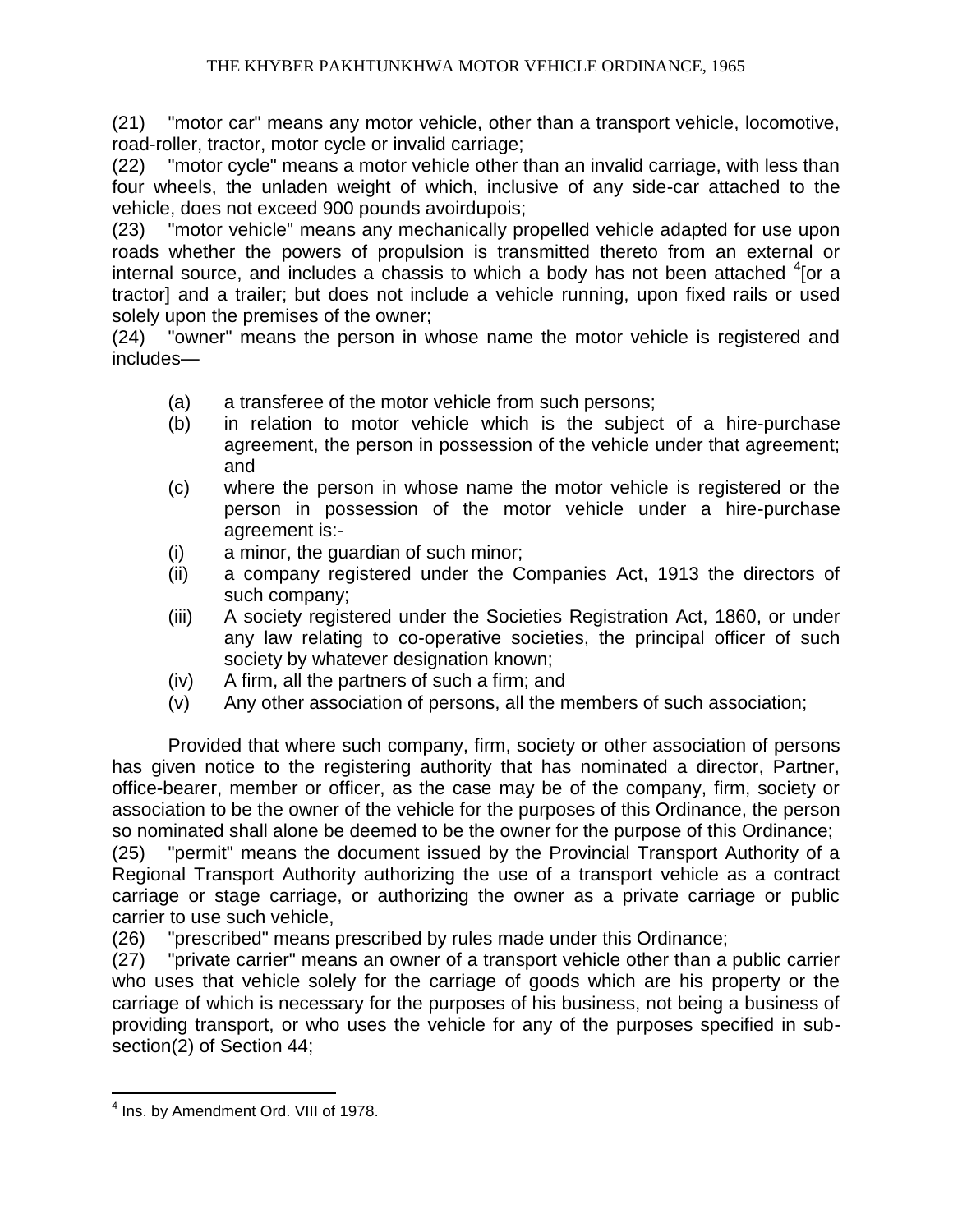<sup>5</sup>[(27-A) "Province" means the Khyber Pakhtunkhwa;]

(28) "public carrier" means an owner of a transport vehicle who transports or undertakes to transport goods, or any class of goods, for another person at any time and in any public place, for hire or reward, whether in pursuance of the terms of a contract or agreement or otherwise, and includes any person, body, association or company engaged in the business of carrying of the goods of persons associated with that person, body, association or company for the purposes of having their goods transported;

(29) "public highway" shall include any highway, road, street, avenue, alley, public place, public driveway or any other public way;

(30) "public place" means a road, street, way or other place, whether a thoroughfare or not to which the public have a right of access, and includes any place or stand at which passengers are picked up or set down by a stage carriage;

(31) "public service vehicle" means any motor vehicle used or adapted to be used for the carriage of passengers for hire or reward, and includes a motor cab, contract carriage, and stage carriage;

(32) "registered axle weight" means in respect of any vehicle the axle weight certified and registered by the registering authority as permissible for that vehicle;

(33) "registered laden weight" means in respect of any vehicle the total weight of the vehicle and load certified and registered by the registering authority as permissible for that vehicle;

(34) "registering authority" means an authority empowered to register motor vehicles under Chapter III;

(35) "school bus" means any motor vehicle used exclusively for the carriage of students of any educational institution, recognized by the Government or the managing committee of which is a society registered under the Societies Registration Act, 1860;

(36) "semi-trailer" means any vehicle which is so designed that when operated, the forward end of its body or chassis rests upon the body or chassis of the towing motor vehicle;

(37) "stage carriage" means a motor vehicle carrying or adapted to carry more than six persons excluding the driver which carries passengers for hire or reward at separate fares paid by or for individual passengers, either for the whole journey or for stages of the journey;

(38) "Street (roadway)" means that part of the public highway which is intended for vehicular traffic;

(39) "tractor" means a motor vehicle which is not itself constructed to carry any load (other than equipment used for the purpose of propulsion) the unladen weight of which does not exceed 16,000 pounds avoirdupois; but does not include a road-roller;

(40) "traffic signs" includes all signals, warning signs posts, direction posts, or other devices for the information, quidance or direction of drivers of motor vehicles;

(41) "trailer" means any vehicle other than a side-car drawn or intended to be drawn by a motor vehicle;

(42) "transport vehicle" means a public service vehicle, a goods vehicle, a locomotive

<sup>&</sup>lt;sup>5</sup> Vide KHYBER PAKHTUNKHWA Ordinance I of 1972. This clause shall be deemed to have been so inserted on and from 1<sup>st</sup> July, 1970.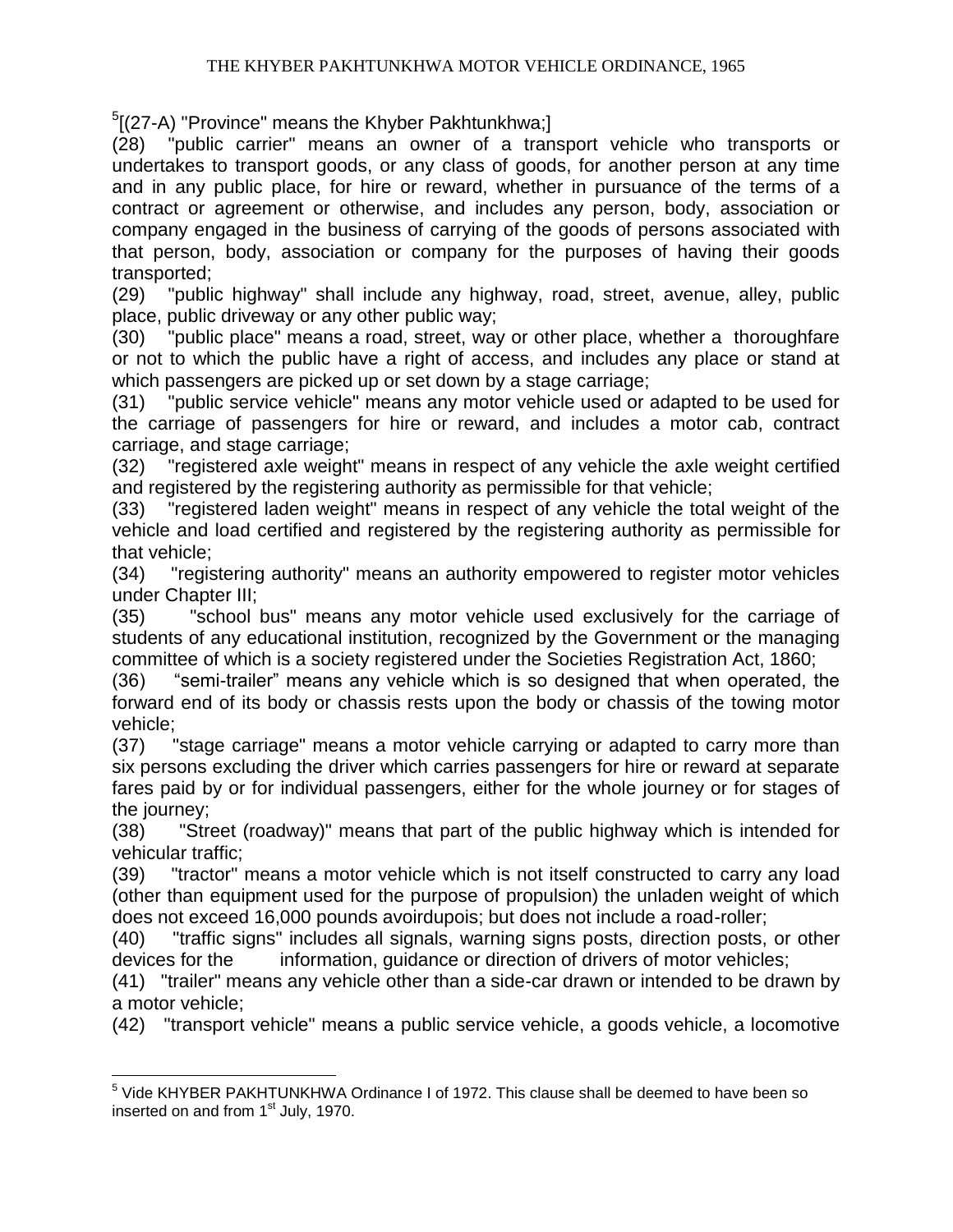or a tractor <sup>6</sup>[\*\*\*\*];

(43) "unladen weight" means the weight of a vehicle or trailer, including all equipment ordinarily used within the vehicle or trailer when working, but excluding the weight of the driver or attendant; and where alternative parts or bodies are used, the unladen weight of the vehicle means the weight of the vehicle with the heaviest such alternative part or body;

(44) "weight" means the total weight transmitted for the time being by the wheels of a vehicle to the surface on which the vehicle rests.

 $\overline{a}$  $6$  Certain words omitted by Ord. VIII of 1978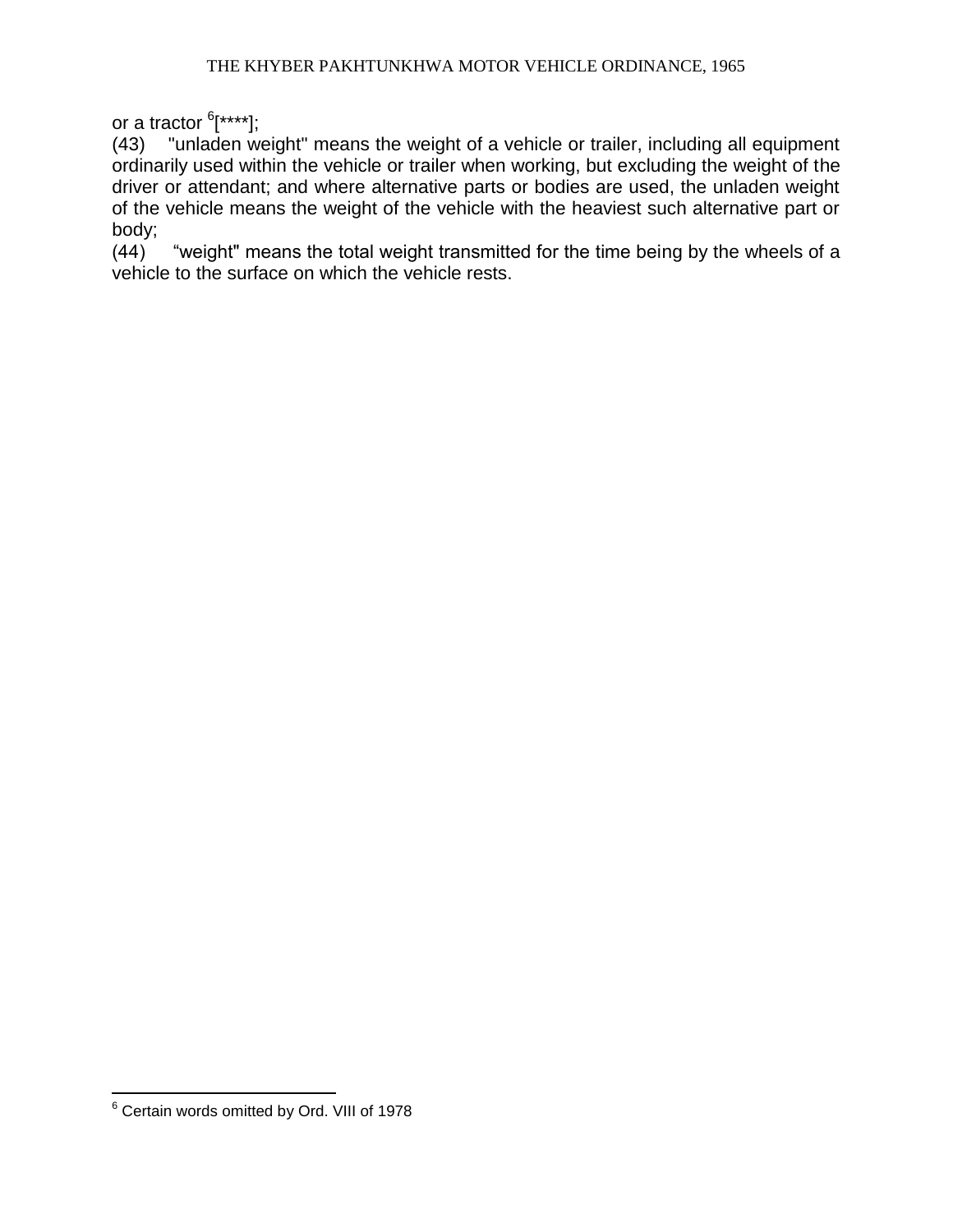## CHAPTER II **LICENSING OF DRIVERS OF MOTOR VEHICLES**

**From Section (3) to Section (22) of Chapter II relate to Traffic Police.**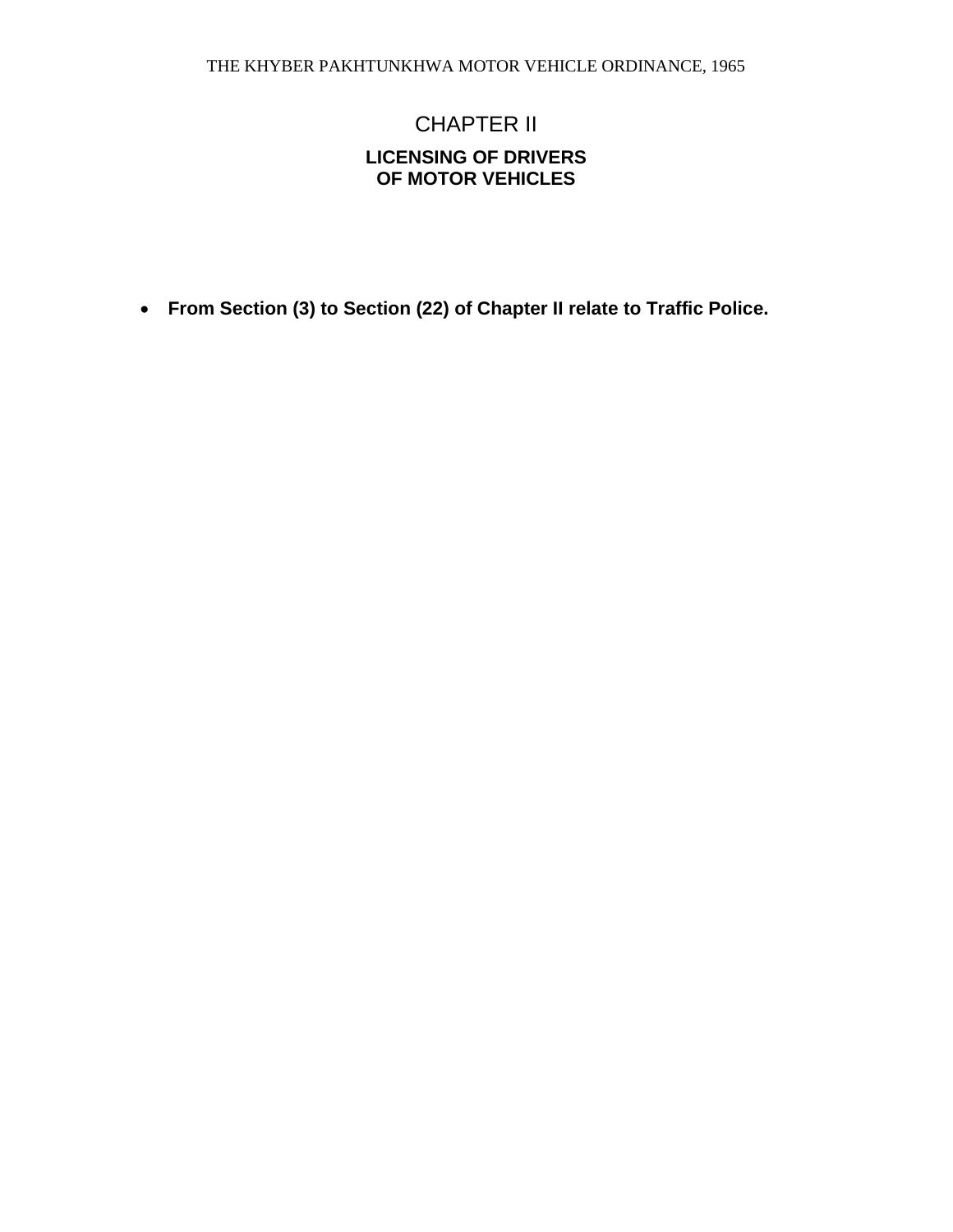## **CHAPTER III**

### **REGISTRATION OF MOTOR VEHICLES**

**23. Motor vehicles not to be driven without registration:** (1) No person shall drive any motor vehicle and not owner of a motor vehicle shall cause or permit the vehicle to be driven in any  $\frac{7}{2}$ [place] unless the vehicle is registered in accordance with this Chapter and the vehicle carries a registration mark displayed in the prescribed manner.

**Explanation:** A motor vehicle shall not be deemed to be registered in accordance with this Chapter if the certificate of registration has been suspended or cancelled.

(2) Nothing in this section shall apply to a motor vehicle while being driven within the limits or jurisdiction of a registering authority to or from the appropriate place of registration for the purpose of being registered under Section 24, 26, 40 or 41 or to a motor vehicle exempted from the provisions of this Chapter while in the possession of a dealer in motor vehicles.

**8 [23-A. Penalty in default of registration**.—If any owner of a motor vehicle imported into the country or purchased from any authorized manufacturer in the country, fails to register it within sixty days of its import or purchase, as the case may be, he shall, besides the registration fee prescribed under the rules, be liable to a penalty described in the table below:

| S.No. | <b>Motor Vehicle type/ Engine</b><br><b>Capacity of vehicle</b> | Where the<br>default does not<br>exceed 6 months<br>(Rs.) | Where the<br>default<br>exceeds 6<br>months (Rs.) |
|-------|-----------------------------------------------------------------|-----------------------------------------------------------|---------------------------------------------------|
| 1.    | 2.                                                              | 3.                                                        | 4.                                                |
| (i)   | Motor Cycle/scooter                                             | 200                                                       | 500                                               |
| (ii)  | Tractor not being used for                                      | 1000                                                      | 2000                                              |
|       | agricultural purposes                                           |                                                           |                                                   |
| (iii) | Other vehicles up to 800 CC                                     | 1000                                                      | 2000                                              |
| (iv)  | 801-1000 CC                                                     | 1500                                                      | 3000                                              |
| (v)   | $1001 - 1300$ CC                                                | 1700                                                      | 3400                                              |
| Vi)   | $1301 - 2000$ CC                                                | 2000                                                      | 5000                                              |
| vii)  | Above 2000 CC                                                   | 5000                                                      | 10000                                             |
|       |                                                                 |                                                           |                                                   |

#### **TABLE**

 $\overline{a}$ <sup>7</sup> Substituted by Ordinance VIII of 1978

<sup>&</sup>lt;sup>8</sup> Substituted vide Khyber Pakhtunkhwa Finance Act, 2011 (Khyber Pakhtunkhwa Act No.XIII of 2011)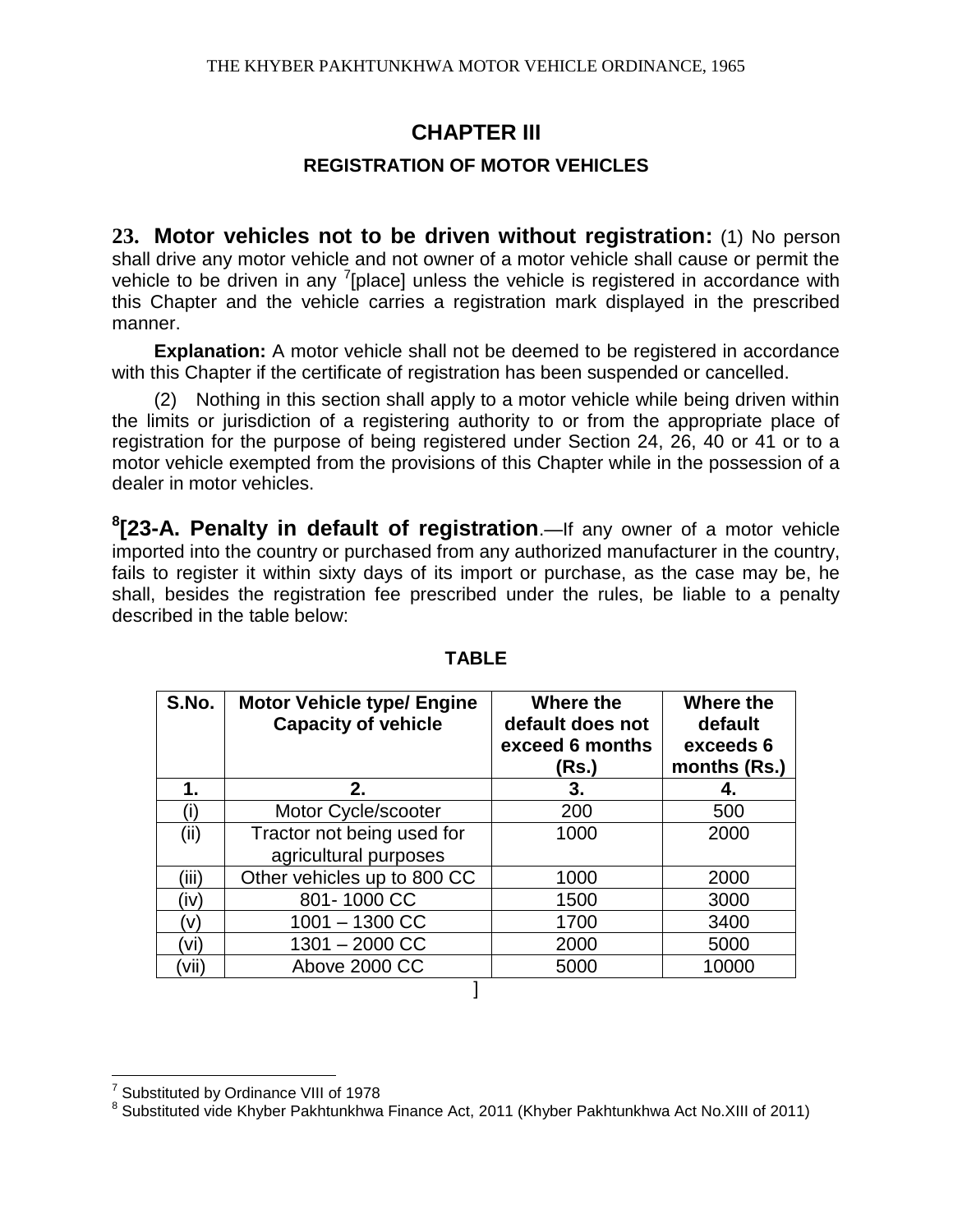**24. Registration where to be made:** (1) Subject to the provisions of Section 26, Section 40 and Section 41, every owner of a motor vehicle shall cause the vehicle to be registered by the registering authority of the division in which he has his residence or place of business or in which the vehicle is normally kept.

(2) Government may, by rule made under Section 43 require that any certificate of registration issued under the provisions of the Motor Vehicles Act, 1939 (IV of 1939) shall be presented within a prescribed period, to a specified registering authority for entry therein of such further particulars of the vehicle as that authority may, for the purposes of this Ordinance, deem fit to record.

**25. Registration How To Be Made**,----(1) An application for registration of a Motor Vehicle shall be made to the registering authority by the owner personally, or through a duly authorized agent, in Form "F" as set forth in the First Schedule to this Ordinance, and shall be accompanied by the following:-

- (a) import permit and the bill of lading through the motor vehicle is imported and papers indicating the payment of customs duty, etc., leviable on the import of such a motor vehicle;
- (b) sale authority letter and invoice issued by authorized manufacturer of the motor vehicle or by his authorized dealer in Pakistan; and
- (c) in case of re-registration under section 30 of this Ordinance, the registration certificate issued by the original registering authority together with a No Objection Certificate (NOC) issued by it.

(2) The registering authority shall, in accordance with the provisions of this Ordinance, issue to the owner of the motor vehicle, a certificate of registration in Form "G" on payment of prescribed fee, as set forth in the First Schedule to this Ordinance and shall enter the particulars of such certificate in the register to be maintained by it in this behalf.

(3)  $9$ <sup>9</sup> The registering authority shall assign to motor vehicles for display thereon, in the prescribed manner, a distinguishing mark (in this Ordinance referred to as registration mark), containing the name of the province, the name of the district where the vehicle is registered and such letter or group of letters and figures as may be prescribed.

Provided that after coming into force of the Provincial Motor Vehicles (Khyber Pakhtunkhwa) (Amendment) Act, 2010, the owners of motor vehicles to whom personalized numbers were issued, shall cease to display these number plates hence forth and shall start to display the number plates provided to them under sub-section (6):

 $\overline{a}$ <sup>9</sup> Amended vide Khyber Pakhtunkhwa (Act No. XII of 2010) dated 01.10.2010.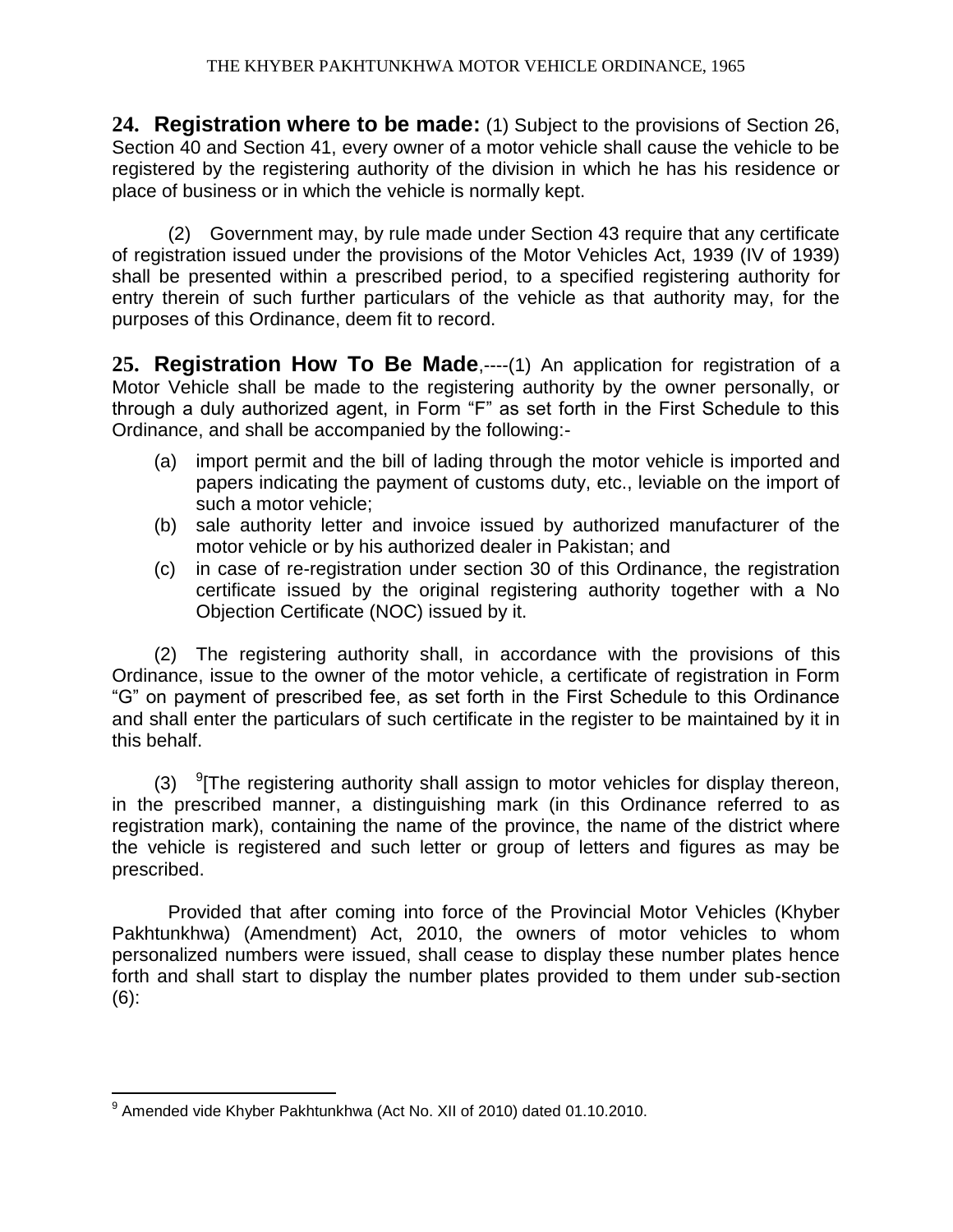#### THE KHYBER PAKHTUNKHWA MOTOR VEHICLE ORDINANCE, 1965

Provided further that an amount of twenty-five thousand rupees received from each owner of vehicle to whom personalized number was issued, shall be refunded to them as per prescribed procedure."];

 $10(3)$  [\*\*\*deleted\*\*\*]

(4) The certificate issued under sub-section (2) shall be provisional certificate till documents referred to in clauses (a), (b) and (c) of sub-section (1) are verified from the concerned agencies by the registering authority;

Provided that if the concerned agencies fail to verify the documents within a period of one year from the date of reference, it shall be presumed that the documents produced are fake and the provisional certificate shall stand suspended and cancelled as provided in section 34 and 35 of this Ordinance:

Provided further that the motor vehicles of which the registration certificate is cancelled under the first proviso or the motor vehicles the owners or keepers whereof may fail to produce any valid documents in support of their ownership, shall be seized by Government and disposed off in the prescribed manner.

(5) In every district each series shall start from No.1001 and end at No. 9998; provided that serial numbers 1111, 2222, 3333, 4444, 5555, 6666, 7777, 8888, 9999, in each series shall not be assigned to any motor vehicle.

(6) The number plates to be affixed on motor vehicles for display shall be provided by Government to the owner of the motor vehicles on such payment as may be fixed by Government from time to time.

(7) The motor vehicle registered in a district under this section shall not be reregistered in any other district of the Province.

(8) Government may, by notification in the official Gazettes, allow the motor vehicle already registered in the Province under the old system to continue to display the old registration marks till such time as new registration mark, in the manner specified therein, are assigned to them;

Provided that till such notification is issued, shall not be unlawful for the owner of such motor vehicle to display the old registration marks".

(9)  $11$ [Any person found using the number plate other than the one provided to him under sub-section (6), or a registration mark other than the one he is allowed to use under sub-section (8), shall be liable to a penalty of five thousand rupees in violation of misuse of registration mark].

 $10$  Deleted vide Khyber Pakhtunkhwa (Act No. XII of 2010) dated 01.10.2010.

<sup>11</sup> Substituted by Khyber Pakhtunkhwa (Act No. XII of 2010) dated 01.10.2010.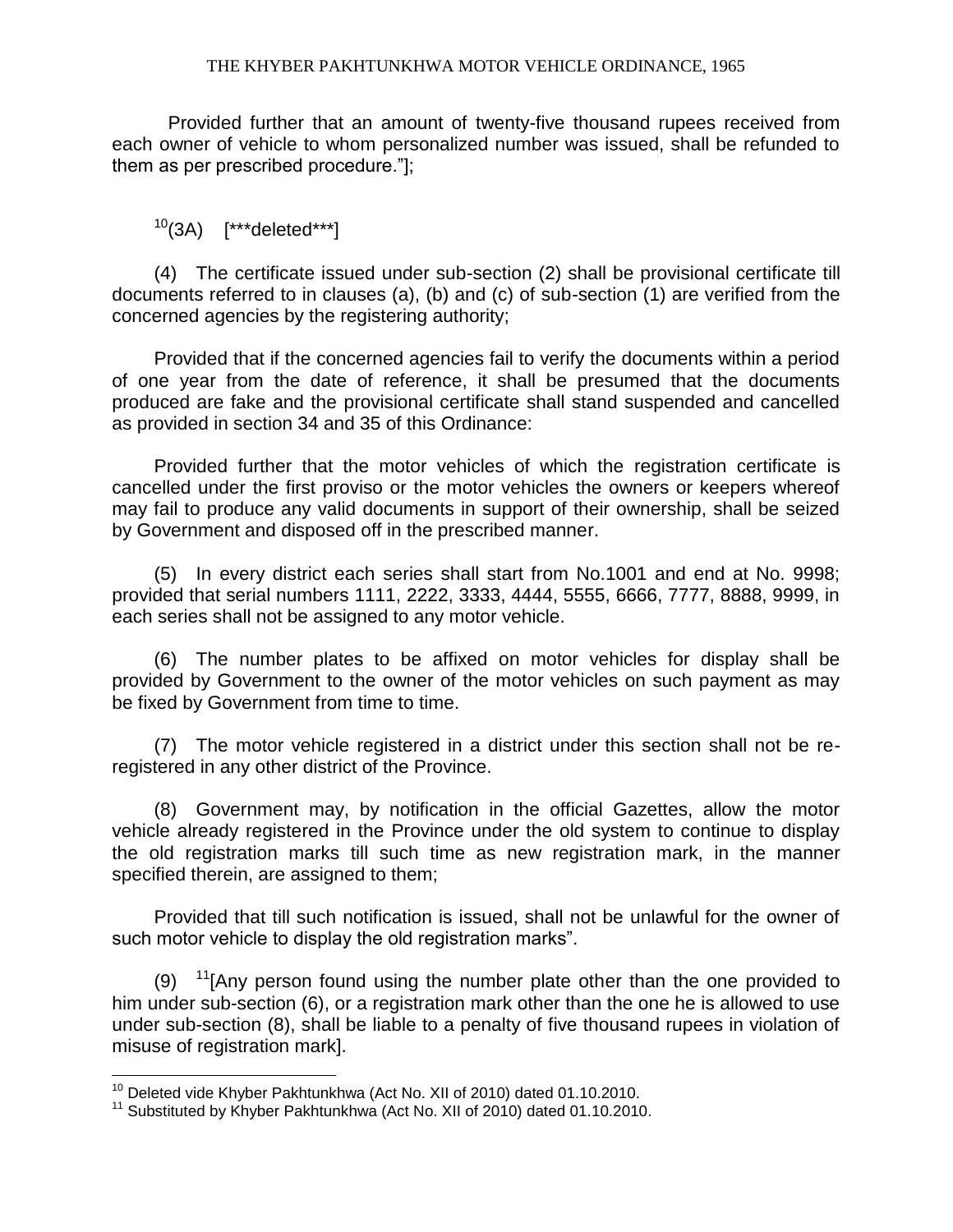**26. Temporary registration:** (1) Notwithstanding anything contained in Section 24, the owner of a motor vehicle may apply in the prescribed manner to any registering authority to have the vehicle temporarily registered and thereupon such registering authority shall issue to the owner of the vehicle a temporary Certificate of registration and assign to the owner of the vehicle a temporary certificate of registration and assign to the vehicle a temporary mark of registration.

(2) A registration made under this section shall be valid only for a period of one month, and shall not be renewable.

**27. Production of vehicle at the time of registration:** The registering authority may, before proceeding to register a motor vehicle, require the person applying for registration of the vehicle to produce the vehicle either before itself or such authority as Government may by order appoint for this purpose in order that the registering authority may satisfy itself that the particulars contained in the application are true and that the vehicle complies with the requirements of Chapter VI and the rules made thereunder.

**28. Refusal of Registration:** (l) The registering authority may, for reasons to be recorded in writing, refuse to register any motor vehicle, if-

- (a) the vehicle is mechanically so defective as to render its use unsafe; or
- (b) the vehicle does not comply with the requirements of Chapter VI, or of the rules made thereunder; or
- (c) the applicant fails to furnish particulars of any previous registration of the vehicle; or
- (d) the applicant fails to produce before the registering authority-
	- (i) where the vehicle has been previously registered under this Ordinance or under any other law relating to the registration of motor vehicles in force in any place in Pakistan, a letter of authority or a certificate of transfer from the person shown as owner in the last registration certificate in respect of such vehicle; or
	- (ii) where the vehicle has been imported from any place outside Pakistan and has not been previously registered in any place in Pakistan, an import licence for the vehicle.

(2) Where a registering authority refuses to register a motor vehicle, it shall furnish to the applicant free of cost a copy of the reasons for such refusal.

**29. Effectiveness in West Pakistan of registration:** (l) Subject to the provisions of Section 30, a motor vehicle registered by a competent authority in any part of Pakistan not included in the Province under the law relating to motor vehicles in force in such part, shall not be required to be registered under this Ordinance.

Providing that there is in force in respect of the vehicle a certificate conforming to and containing substantially the same particulars as the certificate of registration in Form G as set forth in the First Schedule issued by such competent authority in respect of such vehicle.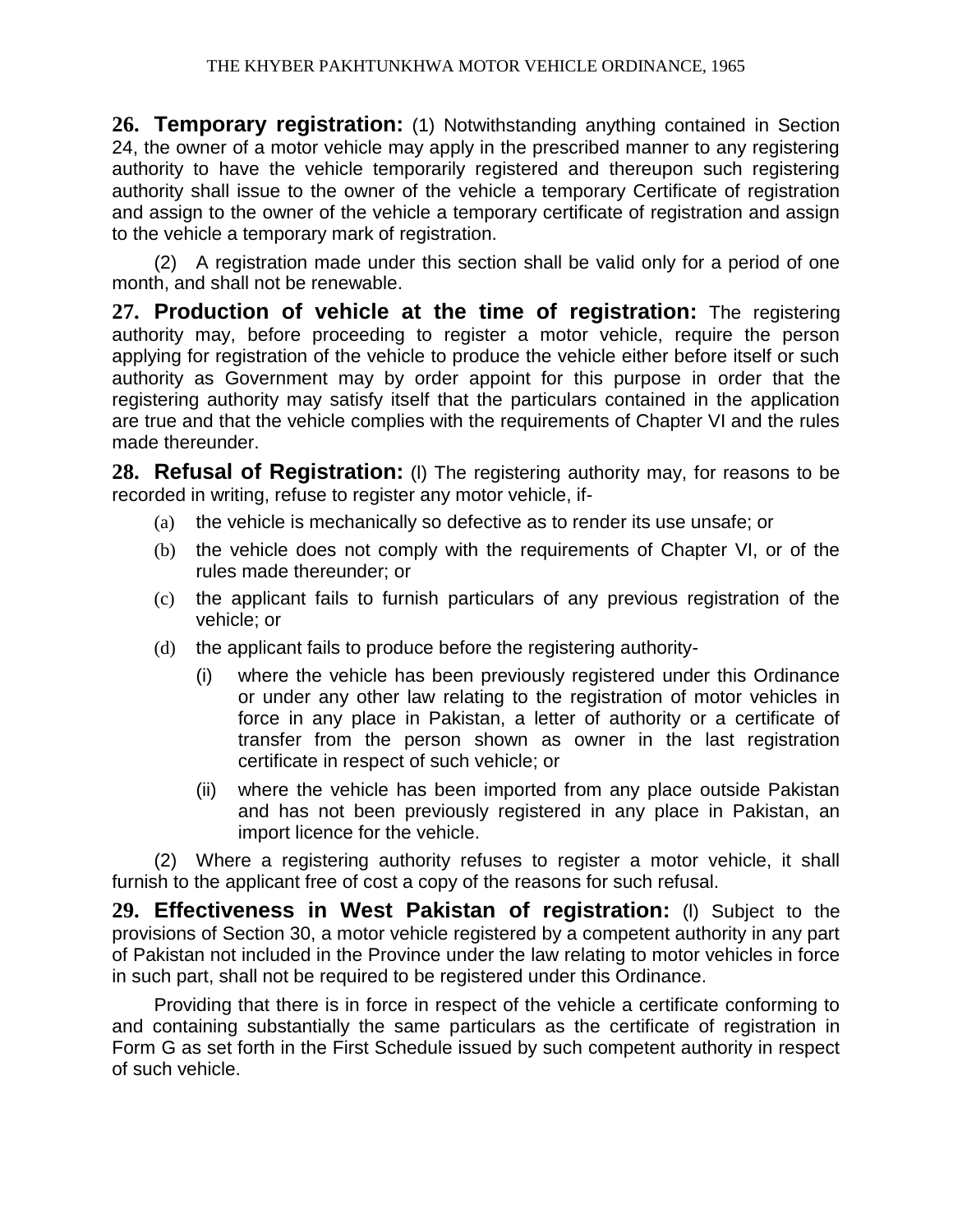#### THE KHYBER PAKHTUNKHWA MOTOR VEHICLE ORDINANCE, 1965

(2) A certificate complying with the requirements of the proviso to the last preceding sub-section shall be effective throughout the Province as if it were a certificate of registration issued under this Ordinance and the provisions of this Ordinance shall apply thereto.

(3) Sub-section (l) shall not apply to any motor vehicle previously registered in the Province if the certificate of registration of the vehicle is, for the time being, suspended or cancelled for any reason other than that of permanent removal of the vehicle from the Province.

**30. Assignment of fresh registration mark on removal to another Province:** (I) When a motor vehicle not required to be registered in the Province by virtue of sub-section (1) of Section 29 is kept in the Province for a period exceeding twelve months, the owner of the vehicle shall apply to the registering authority, within whose jurisdiction the vehicle then is, for the assignment of a new registration mark and shall present the certificate of registration of the vehicle to that registering authority.

(2) The registering authority, to which application is made under sub-section (1) shall assign the vehicle a registration mark [referred to in Section 25] to be carried thenceforth on the vehicle and shall enter the mark upon the certificate of registration of the vehicle before returning it to the applicant and shall also, in communication with the registering authority by whom the vehicle was previously registered, arrange for the transfer of the registration of the vehicle from the records of that registering authority to its own records.

(3) Government may make rules under Section 43 requiring the owner of a motor vehicle not registered within the Province, which is brought into or is for the time being in the Province, to furnish to the prescribed authority such information with respect to the motor vehicle and its registration as may be prescribed.

**31. Change of residence or place of business:** (1) If the owner of a motor vehicle ceases to have his place of business at the address recorded in the certificate of registration of the vehicle, he shall, within thirty days of such change of address, intimate his new address to the registering authority by which the Certificate of registration was issued, or, if the new address is within the jurisdiction of another registering authority, to that other registering authority and shall at the same time forward the certificate of registration to the registering authority in order that the new address may be entered therein.

(2) A registering authority other than the original registering authority making any such entry shall communicate the altered address to the original registering authority.

(3) Nothing in sub-section (1) shall apply where the change of the address recorded in the certificates of registration is due to a temporary absence not intended to exceed six months in duration or where the motor vehicle is neither used nor removed from the address recorded in the certificate of registration.

**32. Transfer of ownership:** (1) Within thirty days of the transfer of ownership of any motor vehicle registered under this Chapter, the transferee shall report the transfer to the registering authority within whose jurisdiction he ordinarily resides and shall forward the certificate of registration of the vehicle to that registering authority together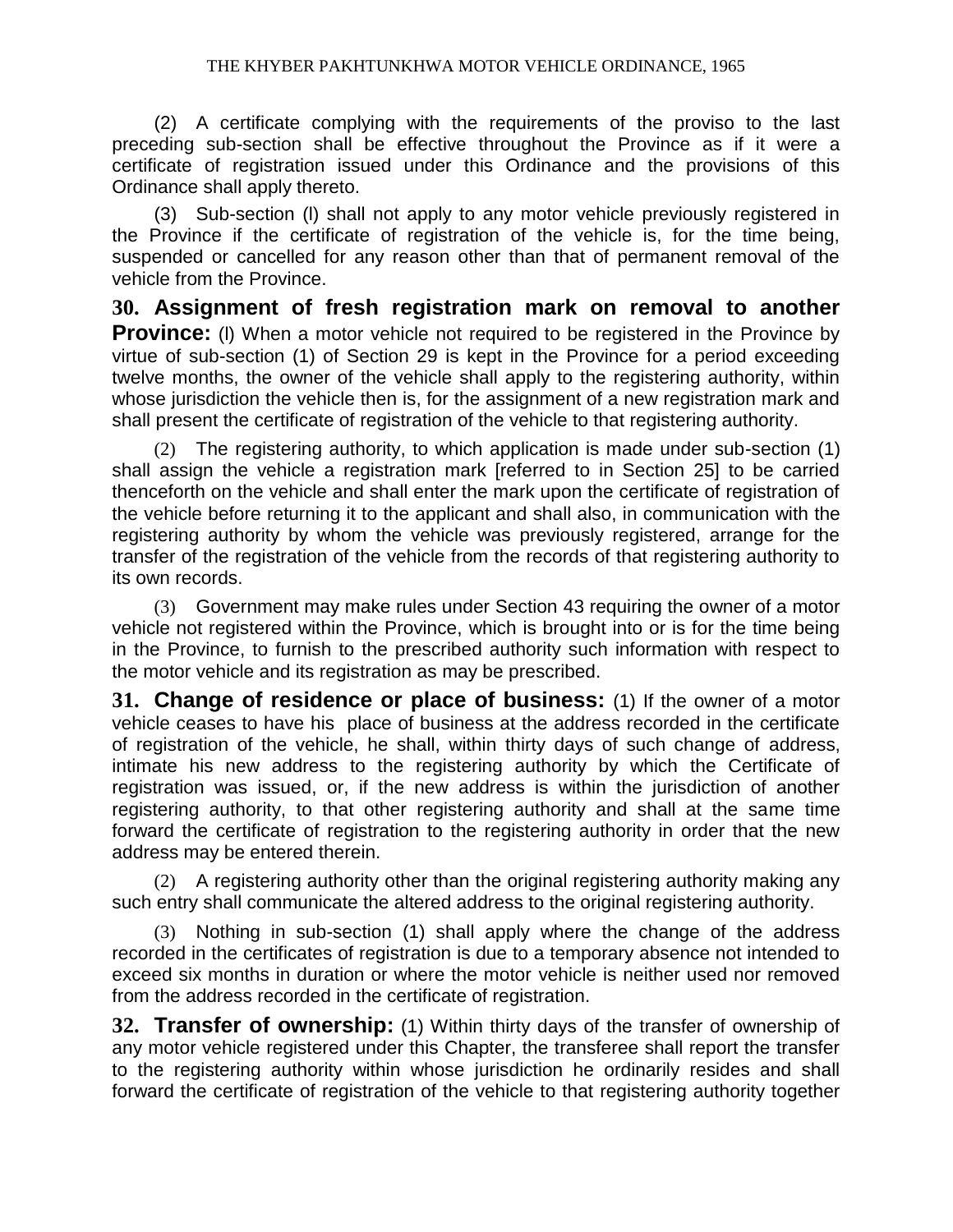with the prescribed fee in order that particulars of the transfer of ownership may be entered therein.

(2) A registering authority other than the original registering authority; making any such entry shall communicate the transfer of ownership to the original registering authority.

**<sup>12</sup>[32.A. Cancellation of certificate of registration of vehicles registered in the Tribal Areas of Baluchistan in certain cases:** If the owner of a motor vehicle registered by a registering authority having jurisdiction in the Tribal Areas of the Province of Baluchistan ceases to reside or to have his place of business in those areas, or sells or otherwise transfers the motor vehicle to any person who does not reside or have his place of business in those areas, the certificate of registration and registration mark of the vehicle shall stand cancelled as from the day on which he ceases to reside or to have his place of business in those areas or as the case may be, sells or otherwise transfers the vehicle to such person].

**33. Alteration in motor vehicle:** (1) If a motor vehicle is so altered that the particulars contained in the certificate of registration are no longer accurate, the owner of the vehicle shall within fourteen days of the making of any such alteration, report the alteration, to the registering authority within whose jurisdiction he reside and shall forward the certificate or registration of the vehicle to that authority together with the prescribed fee in order that particulars of the alteration may be entered therein:

Provided that it shall not be necessary to report any change in the unladen weight of the motor vehicle consequent on the addition or removal of fittings or accessories, if such change does not exceed two per cent., of the weight entered in the certificate of registration.

(2) A registering authority other than the original registering authority; making any such entry shall communicate the details of the entry to the original registering authority.

**34. Suspension of registration:** (1) A registering authority or any other prescribed authority may, after giving the owner an opportunity of making any representation he may wish to make, for reasons to be recorded in writing suspend the registration certificate of a motor vehicle, if-

- (a) the vehicle is not insured as required by law; or
- (b) any fees or taxes payable in respect of the vehicle under this Ordinance or the rules framed thereunder, or the West Pakistan Motor Vehicles Taxation Act, 1958 (XXXII of 1958), have remained unpaid for a period exceeding three months from the date such fees or taxes were due; or
- (c) in the case of a public service vehicle it is not covered by a valid certificate of fitness; or
- (d) the authority has reason to believe that the vehicle is in such a condition that its use in a public place would constitute a danger to the public, or that it fails to comply with the requirements of Chapter VI or of the rules made thereunder; or

 $\overline{a}$ <sup>12</sup> Added by Ord. VIII of 1978.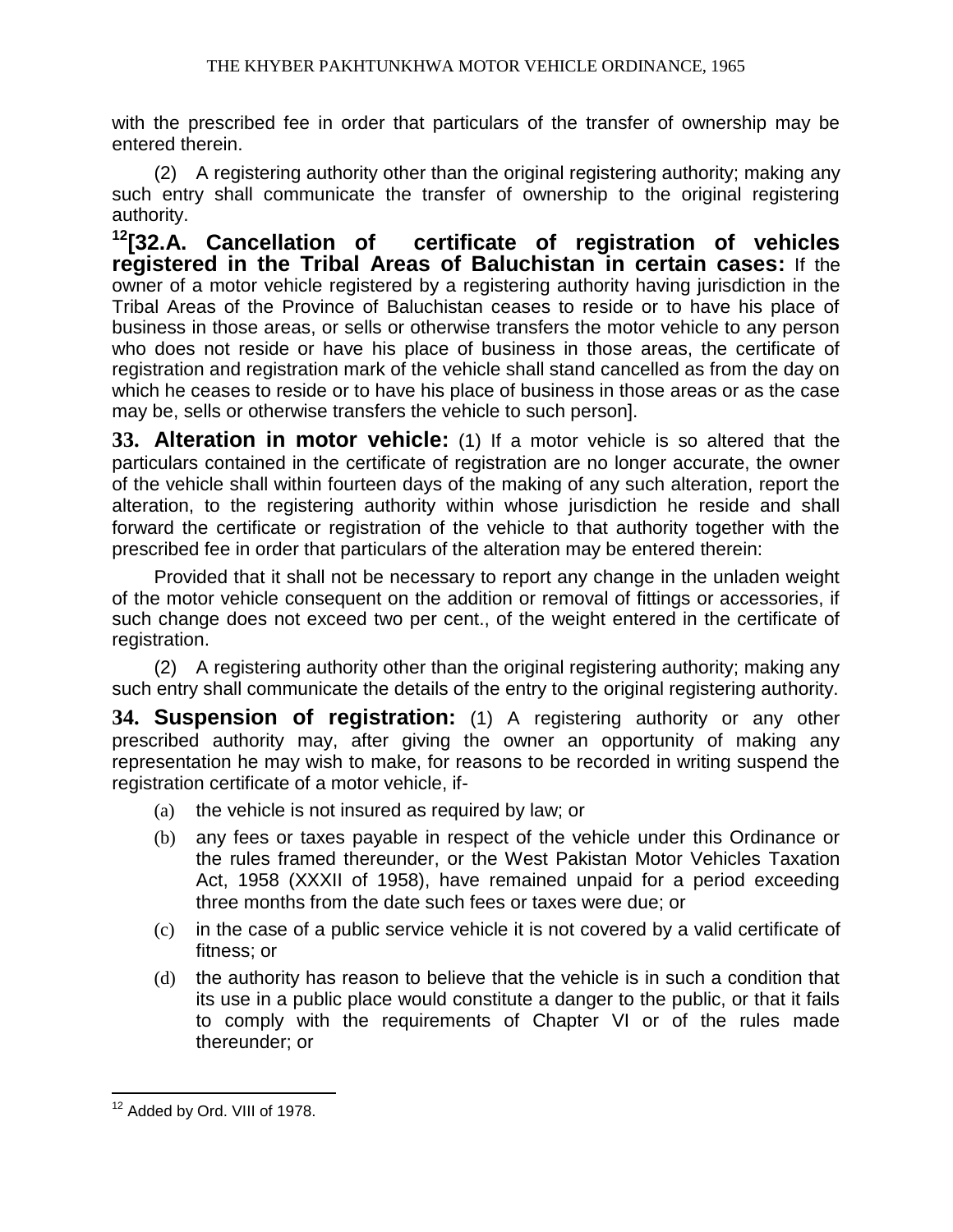- (e) a substantially false statement has been made in the application for registration of the vehicle; or
- (f) the registration certificate has been deliberately defaced or mutilated or unauthorised additions or alterations have been made therein;

and such suspension shall remain in force till the vehicle is duly insured as required by law, or the fees or taxes have been paid, or a valid certificate or fitness in respect of the vehicle has been obtained, or the defects are remedied to the satisfaction of such authority, or the false statement in the application for registration has been replaced by a correct statement in the prescribed manner, as the case may be.

(2) A registering authority or any prescribed authority may, after giving the owner an opportunity of making any representation he may wish to make and for reasons to be recorded in writing, suspend for a period not exceeding six months, the certificate of registration of a vehicle, if it is satisfied that -

- (i) the vehicle is used for subversive activities against the State; or
- (ii) the vehicle is used for hire or reward without obtaining a permit from the Provincial or a Regional Transport Authority as required under Section 44; or
- (iii) the vehicle has been found by a Court to have been used by the owner of the vehicle or with his knowledge or connivance in the commission of a cognizable offence punishable with imprisonment of not less than five years.

(3) An authority other than a registering authority shall when making a suspension order under sub-section (1), intimate in writing the fact of suspension and the reason therefor to the registering authority within whose jurisdiction the vehicle is at the time of the suspension.

(4) A registering authority or other prescribed authority suspending the registration certificate of a motor vehicle under this section shall communicate the fact of suspension together with the reasons therefor in writing to the owner of the vehicle, and the owner shall thereupon forthwith surrender to that authority the certificate of registration and any token Or card issued to authorise the use of the vehicle in a public place.

(5) Where the registration of a motor vehicle has been suspended under subsection (1) for a continuous period of not less than one month, the registering authority, within whose jurisdiction the vehicle was when the registration was suspended shall, if it is not the original registering authority, inform that authority of the suspension, and when the suspension has continued without interruption for a period of not less than six months, the registering authority within whose jurisdiction the vehicle was when the registration was suspended may, if it is the original registering authority, cancel the registration and the entry relating to the vehicle in its records, and if it is not the original registering authority, shall forward the certificate of registration and any token or card surrendered under sub-section (4) to that authority which may cancel it forthwith.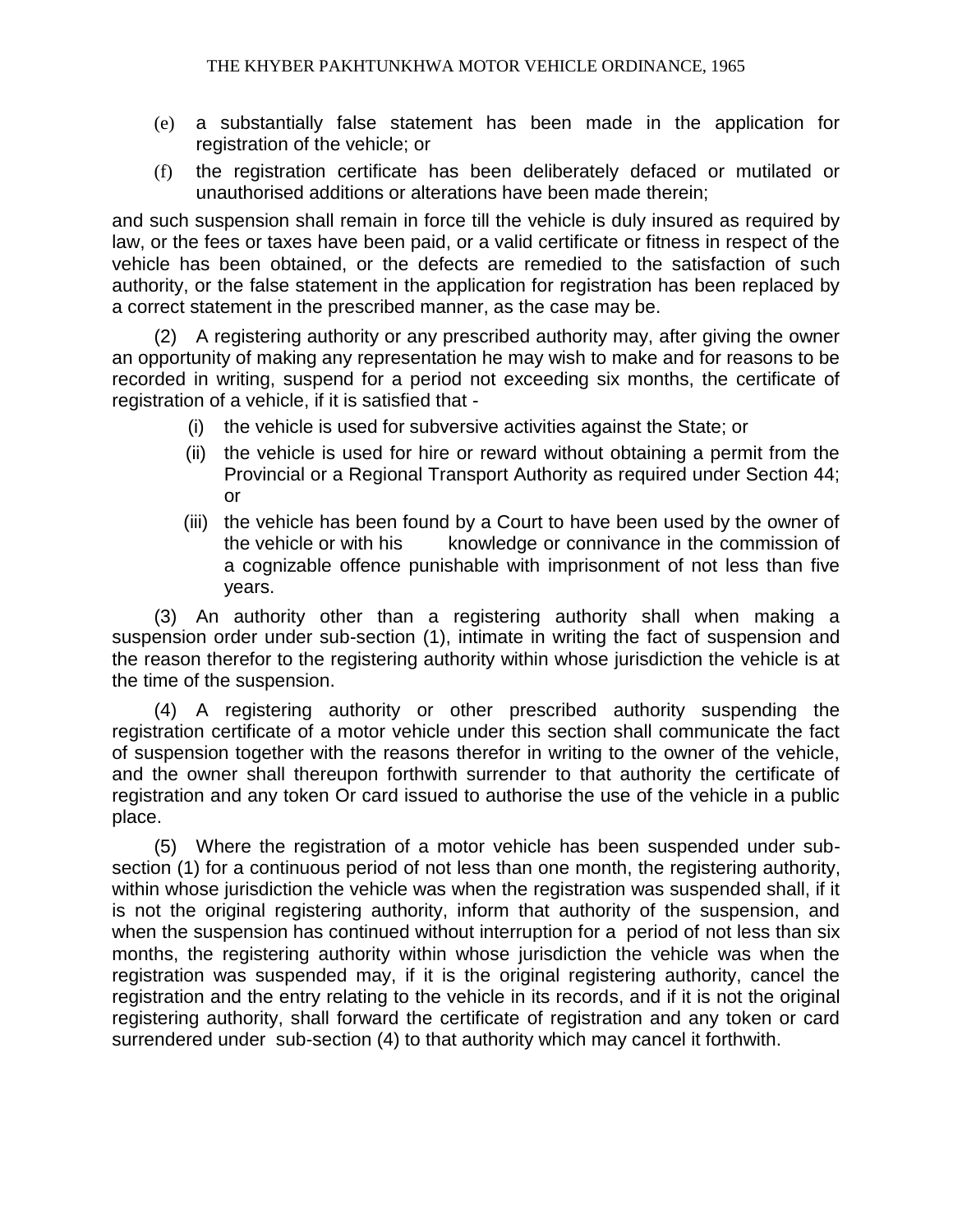(6) The certificate of registration and any token or card surrendered under subsection (4) shall be returned to the owner when the order suspending registration is rescinded.

**35. Cancellation of registration:** (1) If a motor vehicle has been destroyed or has been rendered permanently incapable of use, the owner shall, as soon as may be, report the fact to the registering authority within whose jurisdiction he resides and shall forward to that authority the certificate of registration of the vehicle together with any token or card issued to authorise the use of the vehicle in a public place.

(2) The registering authority shall, if it is the original registering authority, cancel the registration and the certificate of registration, or, if it is not shall forward the report and the certificate of registration, to the original registering authority and that authority shall cancel the registration and the certificate of registration.

(3) Any registering authority may order the examination of another vehicle within its jurisdiction by such authority as Government may by order appoint and, if upon such examination and after giving the owner an opportunity to make any representation he may wish to make it is satisfied that the vehicle is in such a condition that its use in a public place would constitute a danger to the public and that it is beyond reasonable repair, may, for reasons to be recorded in writing, cancel the registration of the vehicle.

(4) If a registering authority is satisfied that a motor vehicle has been permanently removed out of the Province, it shall cancel the registration of the vehicle.

(5) A registering authority or any prescribed authority canceling the registration of a motor vehicle under this section shall communicate the fact together with the reasons therefor in writing to the owner of the vehicle and the owner of the vehicle shall thereupon forthwith surrender to that authority the certificate of registration of the vehicle and any token or card issued to authorise the use of the vehicle in a public place.

(6) A registering authority making an order of cancellation under this section shall, if it is the original registering authority, cancel the certificate of registration and the entry relating to the vehicle in its records, and if it is not the original registering authority, intimate in writing the fact of cancellation and the reasons therefor, and forward the certificates of registration and any token or card surrendered to it under sub-section (6) to the original registering authority, and that authority shall cancel the certificate of registration and the entry relating to the motor vehicle in its records.

(7) The expression "original registering authority" in this section and in Section 31, 32, 33 and 34 means the registering authority in whose records the registration of the vehicle is recorded.

**36. Appeals:** (1) Any owner of a motor vehicle aggrieved by an order of refusal to register a motor vehicle made under Section 28 or to issue a certificate of fitness made under sub-section (1) of Section 39 or by an order of suspension or cancellation of registration made under Section 34 or 35 or by an order of cancellation of the fitness certificate made under sub-section (3) of Section 39 may, within thirty days of the date on which he has received notice of such order, appeal against the order in the prescribed manner to the prescribed authority.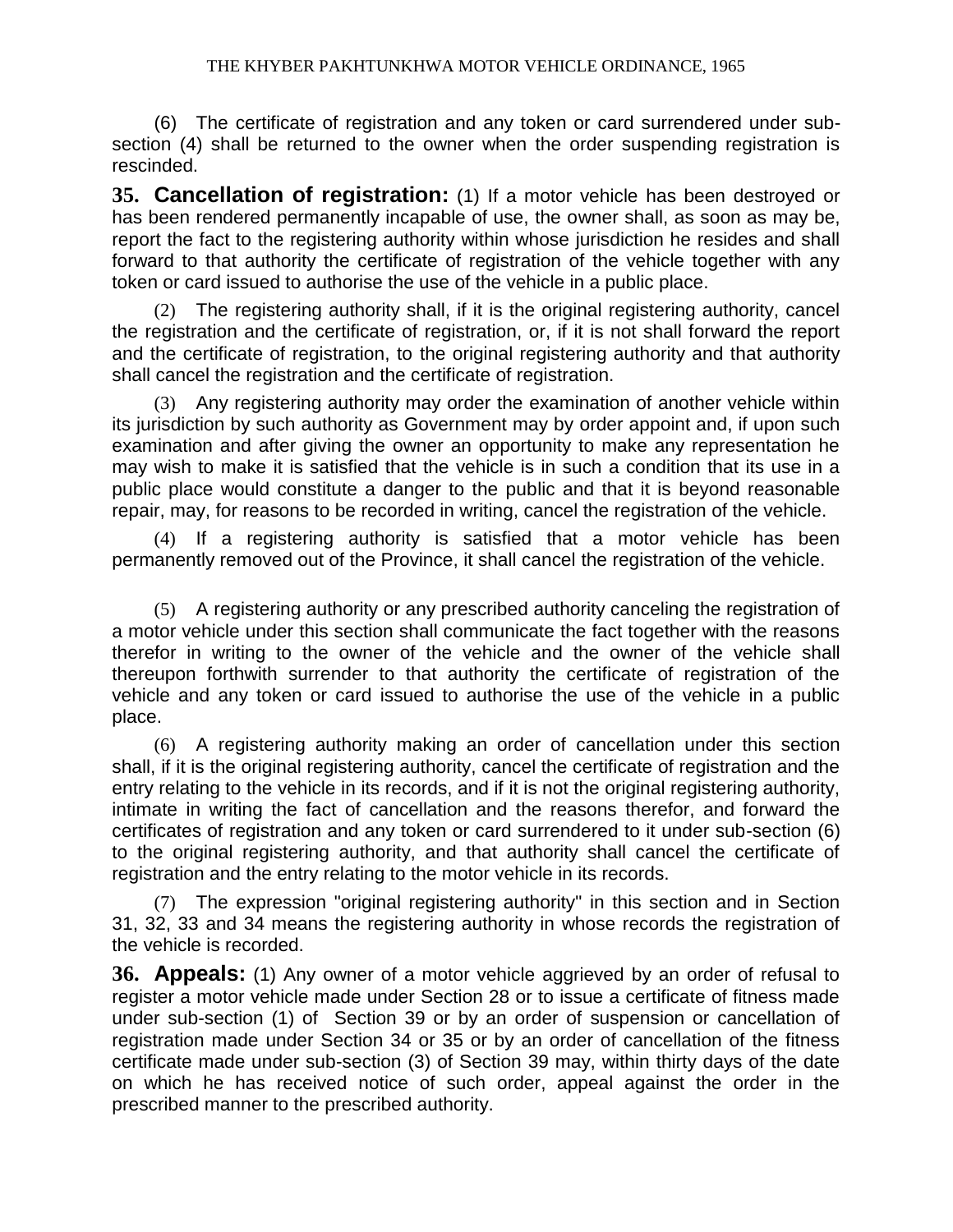(2) the appellate authority shall give notice of the appeal to the original authority, and after giving opportunity to the original authority and the appellant to be heard either personally or by pleader in the appeal, pass such orders as it thinks fit.

**37. Special requirement for registration of transport vehicles:** (1) A registering authority shall refuse to register any transport vehicle, other than a motor cab unless the application for registration is accompanied by a document in form H as set forth in the First Schedule signed by the maker of the vehicle or an assembler duly authorised by the maker in this behalf stating the maximum laden weight and maximum axle weight for which the vehicle is and the several axles are designed.

(2) Where a transport vehicle or chassis, as the case may be, has affixed to it a metal plate, bearing the stamp, of the maker or assembler and identified as appertaining to the particular vehicle or chassis to which it is attached, which contains the particulars specified in sub-section (1), that plate may at the discretion of a registering authority be deemed to be the document referred to in that sub-section.

**38. Special particulars to be recorded on registration of transport vehicles:** A registering authority, when registering a transport vehicle other than a motor cab, shall enter in the record of registration and shall also enter in the certificate of registration of the vehicle the following particulars, namely:-

- (a) the unladen weight of the vehicles;
- (b) the number, nature and size of the tyres attached to each wheel;
- (c) the laden weight of the vehicle and the axle weights pertaining to the several axles thereof, determined in accordance with the tyre and Rim Manufacturers Association load ratings for tyres as revised from time to time and approved by the Provincial Transport Authority;
- (d) if the vehicle is used or adapted to be used for the carriage of passengers solely or in addition to goods, the number of passengers for whom accommodation is provided,

and the owner of the vehicle shall have the said particulars exhibited in the prescribed manner on the vehicle.

**39. Certificate of fitness of transport vehicles:** (1) Subject to the provision of Section 40, a transport vehicle shall not be deemed to be validly registered for the purposes of Section 23, unless it carries a certificate of fitness in Form I as set forth in the First Schedule, issued by the prescribed authority, to the effect that the vehicle complies for the time being with all the requirements of Chapter VI and the rules made thereunder: and where the prescribed authority refuses to issue such certificate, it shall supply the owner of the vehicle with its reasons in writing for such refusal.

(2) Subject to the provisions of sub-section (3), a certificate of fitness shall remain effective for three years unless a shorter period, not being in any case less than six months, is specified in the certificate by the  $^{13}$ [authority issuing the certificate]:

 $14$ [Provided that in case of a permit issued under Section 60 (1) (a), a certificate of fitness shall remain effective for a period of six months and on the expiry of the period

<sup>&</sup>lt;sup>13</sup> Subs by W.P Ordinance IX of 1970

<sup>&</sup>lt;sup>14</sup> Proviso ins. by W.P ordinance IX of 1970.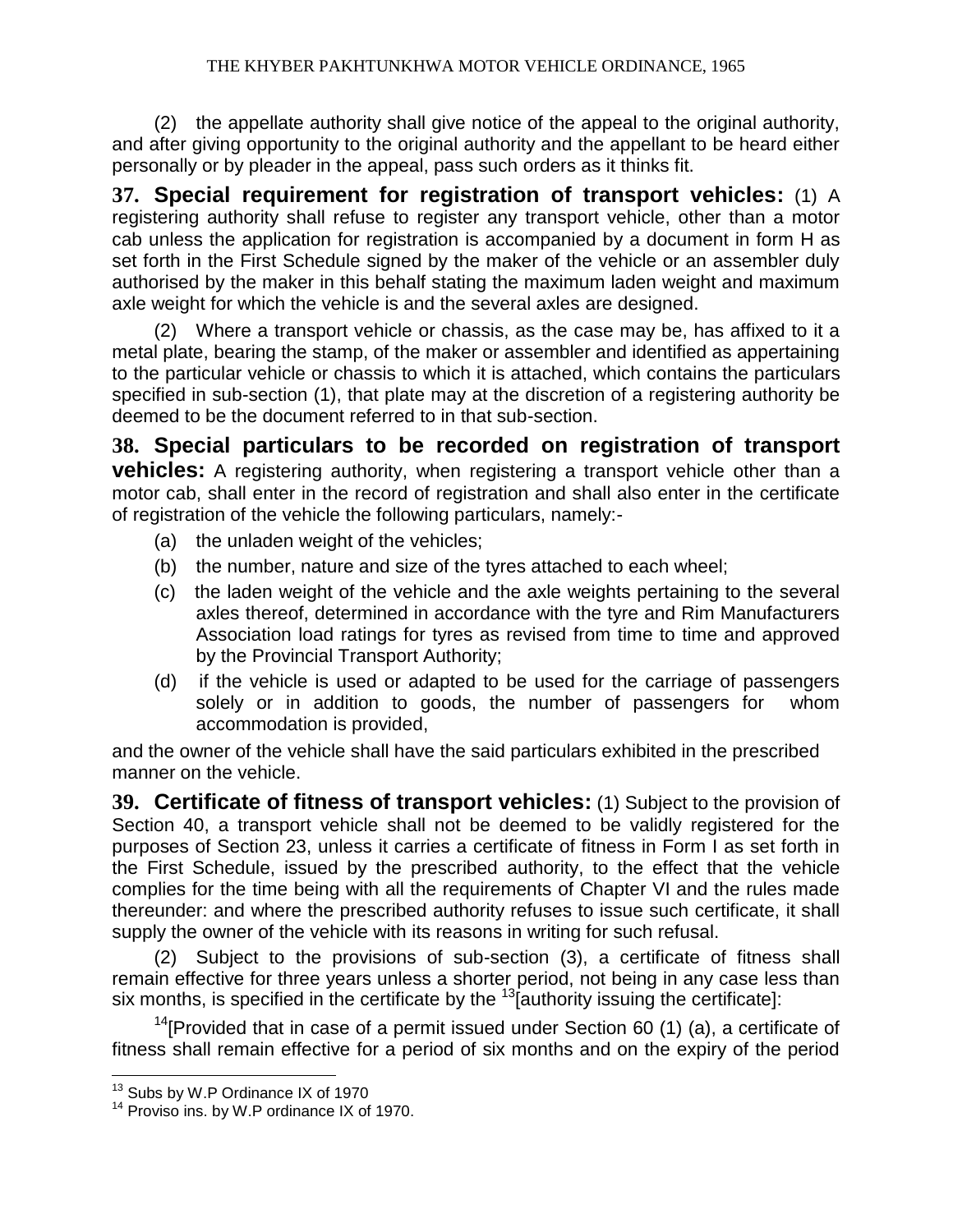that permit shall be deemed to be suspended until a new certificate of fitness has been obtained.]

(3) The  $15$ [---] prescribed authority may, for reasons to be recorded in writing, cancel a certificate of fitness at any time, if satisfied that the vehicle to which it relates no longer complies with all the requirements of this Ordinance and the rules made thereunder; and on such cancellation, the certificate of registration of the vehicle, and any permit granted in respect of the vehicle under Chapter IV shall be deemed to be suspended until a new certificate of fitness has been obtained.

**40. Registration of vehicles, the property of the Federal Government:** (1) The authorities specified in Part B of the Fourth Schedule may register any motor vehicle which is the property or for the time being under the exclusive control of the Federal Government; and any vehicle so registered shall not, so long as it remains the property or under the exclusive control of the Federal Government, require to be registered otherwise under this Ordinance.

(2) A transport vehicle registered under this section shall carry a certificate of fitness in Form 1 as set forth in the First Schedule issued by the authority referred to in sub-section (1).

(3) An authority registering a vehicle under sub-section (1) shall assign to it a registration mark, in accordance with the provisions contained in the Fourth Schedule and shall issue a certificate in respect of the vehicle that the vehicle has been registered under this section.

(4) If a vehicle registered under this section ceases to be the property or under the exclusive control of the Federal Government, the provisions of Section 24 shall thereupon apply.

(5) The authority registering a vehicle under sub-section (1) shall furnish to Government all such information regarding the general nature, over-all dimensions, and axle weight of the vehicle as Government may at any time require.

**41. <sup>16</sup>[Special registration of vehicles:** Notwithstanding anything contained in this Chapter and the Sixth Schedule. Government may, by rules, prescribe a special procedure for the registration of any class, or type or category of motor vehicles, or motor vehicles belonging to a specified class of persons, and such rules may among other matters provide for-

- (a) the appointment of a special registration authority for such motor vehicles; and
- (b) special registration mark to be carried by such motor vehicles].

**42. Application of Chapter III to trailers:** (1) The registration mark assigned to a trailer shall be displayed in the prescribed manner on the side of the vehicle.

(2) No person shall drive a motor vehicle to which a trailer is or trailers are attached unless the registration mark of the motor vehicle so driven is displayed in the prescribed manner on the trailer or on the last trailer in the train, as the case may be.

<sup>&</sup>lt;sup>15</sup> Certain words omitted, ibid.

<sup>16</sup> Subs. by West Pakistan Amendment Ordinance ,XXXIX of 1963.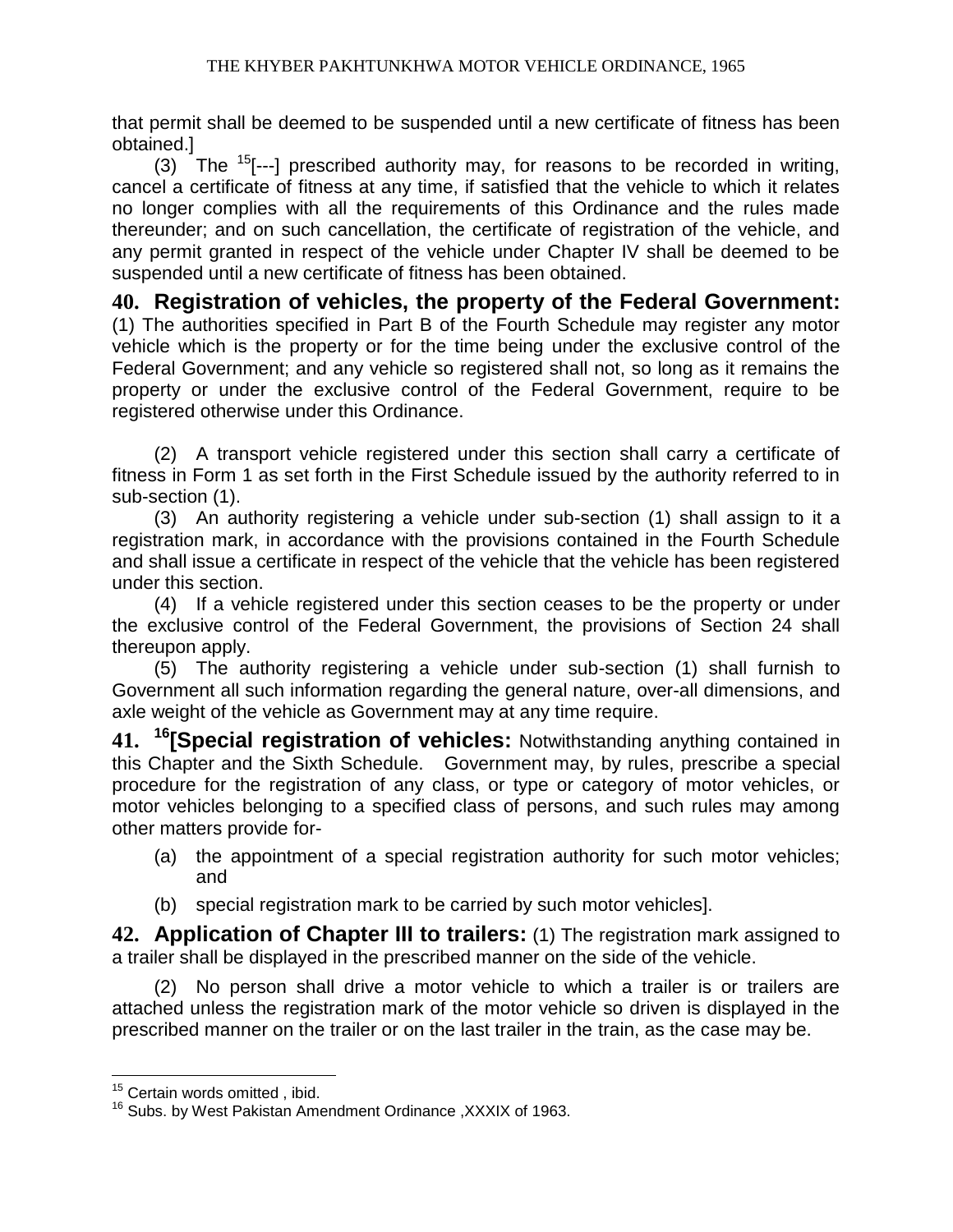**43. Power To Make Rules:** (1) Government may make rules for the purpose of carrying into effect the provisions of this Chapter.

(2) Without prejudice to the generality of foregoing power, such rules may provide for all or any of the following matters, namely :-

- (a) the conduct and hearing of appeals that may be preferred under this Chapter, the fees to be paid in respect of such appeals and the refund of such fees;
- (b) the appointment, functions and jurisdiction of registering and other prescribed authorities;
- (c) the issue of certificates registration and certificates of fitness and duplicate of such certificates to replace certificates lost, destroyed or mutilated;
- (d) the temporary registration of motor vehicles, and the issue of temporary certificates of registration and mark;
- (e) the manner in which registration marks and the particulars referred to in Section 38, and other prescribed particulars shall be exhibited;
- $17$ [(ee) the authorising of suitable automobile workshops to issue certificates of fitness, the licensing of such workshops, the equipment and apparatus to be maintained by such workshops, their inspection, the terms and conditions and the period for the inspection, the terms and conditions and the period for which, and the authorities by whom, the licences may be granted and renewed, and the fees to be paid for the grant and renewal of the licences];
- (f) the fees to be charged for the issue or alteration of certificates of' registration, for certificates of fitness, for registration marks, and for the examination or inspection of motor vehicles, and the refund of such fees;
- (g) the exemption of prescribed persons or prescribed classes of persons from payment of all or any portion of the fees payable under this Chapter;
- (h) the forms, other than those set forth in the First Schedule, to be used for the purposes of this Chapter;
- (i) the communication between registering authorities of particulars of certificates of registration and by owners of vehicles registered outside the Province of particulars of such vehicles and of their registration;
- (j) the particulars to be furnished by the owner of any motor vehicle to the registering authority, upon the transfer of possession of the motor Vehicle under the terms of a hiring agreement;
- (k) the extension of the validity of certificates of fitness pending consideration of applications for their renewal;
- (l) the exemption from the provisions of this Chapter and the conditions and fees for exemption, of motor vehicles in the possession of; dealers;

 $\overline{a}$  $17$  Ins. by W.P Ordiance IX of 1970.